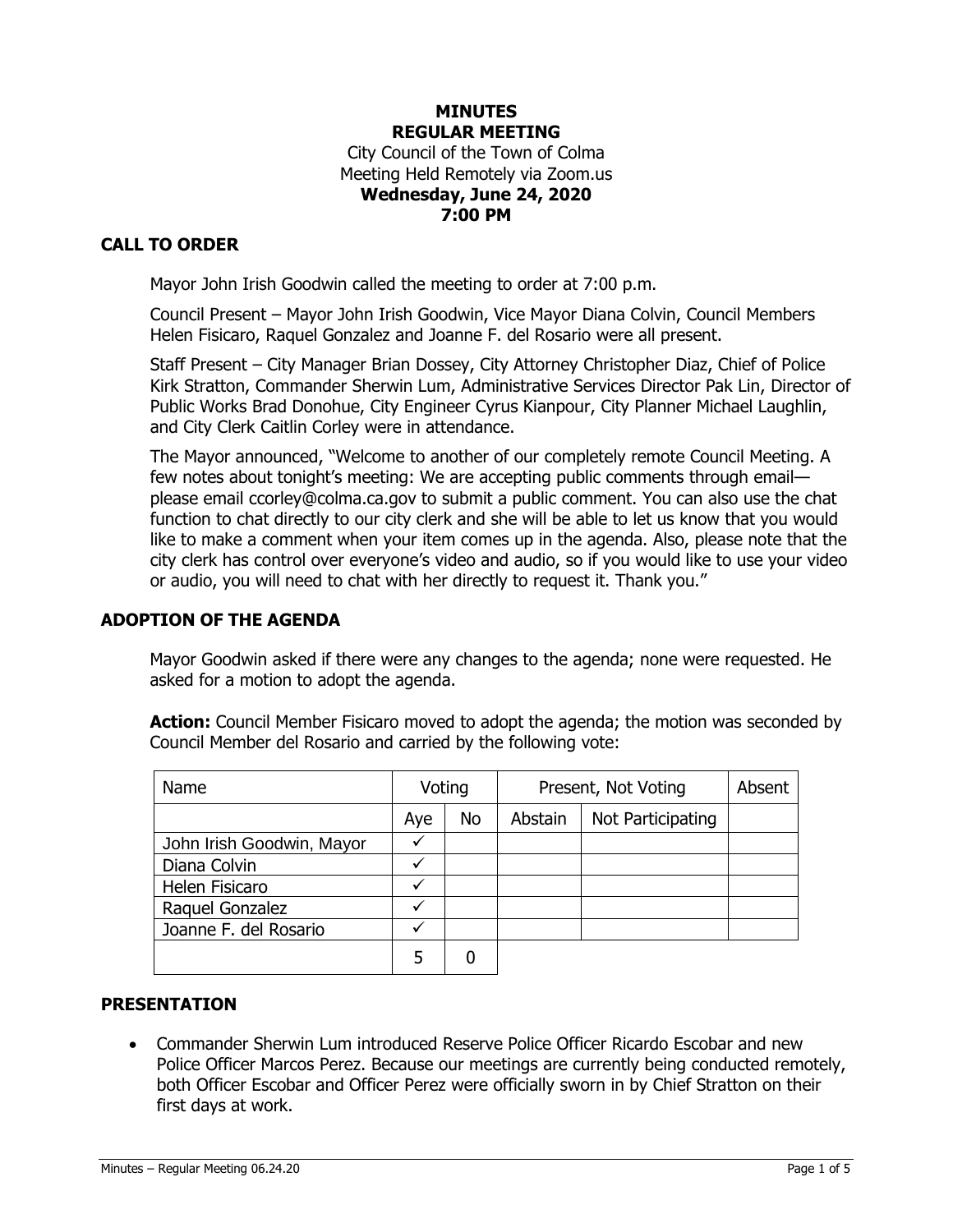• Recognition of Retiring Police Chief Kirk Stratton: Mayor Goodwin read a proclamation in honor of Chief Stratton's 27 years of service and made remarks congratulating him. He then invited Council to make remarks and present a few tokens of the Town's appreciation. Vice Mayor Colvin presented a commemorative plaque. Council Member Fisicaro shared that the Town sent flowers to the Chief's wife as a thank you for her and their children sharing him and his time with the Town these many years. Council Member Gonzalez shared that a donation has been made in the Chief's name to the One Hundred Club of San Mateo County. Council Member del Rosario presented a "It's great to be alive in Colma! Tshirt, to serve as a reminder of his many years in Colma. Maureen O'Connor of the Colma Historical presented a certificate in honor of the Chief's retirement.

## **PUBLIC COMMENTS**

Mayor Goodwin opened the public comment period at 7:23 p.m. and seeing no one request to speak, he closed the public comment period.

## **CONSENT CALENDAR**

- 1. Motion to Accept the Minutes from the June 10, 2020 Regular Meeting.
- 2. Motion to Adopt a Resolution Adopting the FY 2020-21 Appropriation Limit.

Action: Council Member del Rosario moved to approve the Consent Calendar items #1 and 2; the motion was seconded by Council Member Gonzalez and carried by the following vote:

| Name                      | Voting |    | Present, Not Voting | Absent            |  |
|---------------------------|--------|----|---------------------|-------------------|--|
|                           | Aye    | No | Abstain             | Not Participating |  |
| John Irish Goodwin, Mayor |        |    |                     |                   |  |
| Diana Colvin              |        |    |                     |                   |  |
| Helen Fisicaro            |        |    |                     |                   |  |
| Raquel Gonzalez           |        |    |                     |                   |  |
| Joanne F. del Rosario     |        |    |                     |                   |  |
|                           | 5      |    |                     |                   |  |

# **PUBLIC HEARING**

### **3. APPROVAL OF ENGINEER'S REPORT FOR FY2020-21**

Director of Public Works Brad Donohue presented the staff report. Mayor Goodwin opened the public hearing at 7:32 p.m. and seeing no one request to speak, he closed the public hearing. Council discussion followed.

**Action:** Council Member Fisicaro moved to Adopt a Resolution Overruling Protests to and Adopting Engineer's Report on Sewer Service Charges for Fiscal Year 2020-21, Directing the City Engineer to File a Copy of the Engineer's Report with the San Mateo County Tax Collector, and Authorizing the County Tax Collector to Place the Charges on the Property Tax Roll and Direct the City Attorney to remove alternate provisions in sections 2a, 3a and 3b; the motion was seconded by Vice Mayor Colvin and carried by the following vote: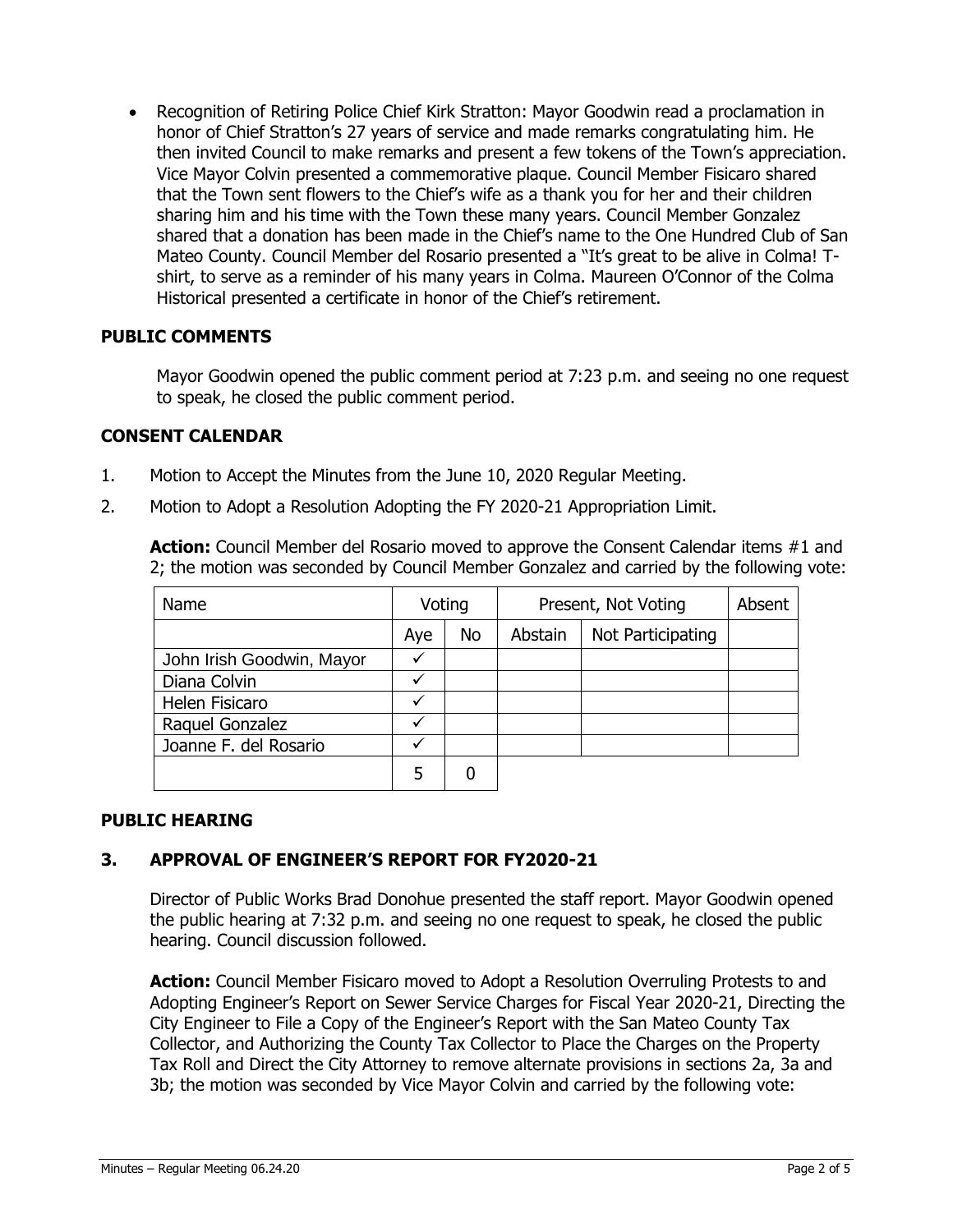| Name                      | Voting |           | Present, Not Voting | Absent            |  |
|---------------------------|--------|-----------|---------------------|-------------------|--|
|                           | Aye    | <b>No</b> | Abstain             | Not Participating |  |
| John Irish Goodwin, Mayor |        |           |                     |                   |  |
| Diana Colvin              |        |           |                     |                   |  |
| Helen Fisicaro            |        |           |                     |                   |  |
| Raquel Gonzalez           |        |           |                     |                   |  |
| Joanne F. del Rosario     |        |           |                     |                   |  |
|                           |        |           |                     |                   |  |

#### **NEW BUSINESS**

## **4. APPOITNMENT OF INTERIM CHIEF OF POLICE**

City Manager Brian Dossey presented the staff report. Mayor Goodwin opened the public comment period at 7:38 p.m. and seeing no one request to speak, he closed the public comment period. Council discussion followed.

**Action:** Council Member Fisicaro moved to Adopt a Resolution Appointing Robert Lotti as Interim Police Chief; the motion was seconded by Council Member del Rosario and carried by the following vote:

| Name                      | Voting |           | Present, Not Voting |                   | Absent |
|---------------------------|--------|-----------|---------------------|-------------------|--------|
|                           | Aye    | <b>No</b> | Abstain             | Not Participating |        |
| John Irish Goodwin, Mayor | ✓      |           |                     |                   |        |
| Diana Colvin              |        |           |                     |                   |        |
| Helen Fisicaro            | ✓      |           |                     |                   |        |
| Raquel Gonzalez           |        |           |                     |                   |        |
| Joanne F. del Rosario     | ✓      |           |                     |                   |        |
|                           |        |           |                     |                   |        |

### **5. MISSION ROAD PROJECT AWARD**

Mayor Goodwin announced, "Because I own property in close proximity to this project, I will not be participating in this item to avoid a conflict of interest. I will hand the meeting over to Vice Mayor Colvin, and the city clerk will remove my video and audio capabilities." The clerk removed his audio and video capabilities and Vice Mayor Colvin took over the meeting.

Director of Public Works Brad Donohue and City Engineer Cyrus Kianpour presented the staff report. Vice Mayor Colvin opened the public comment period at 7:58 p.m. Business owner Olga Garcia made a comment. The Vice Mayor closed the public comment period at 8:04 p.m. Council discussion followed.

**Action:** Council Member Fisicaro moved to Adopt a Resolution Awarding a Construction Contract to and Directing the City Manager to Execute the Construction Contract with RK Engineering, Inc. for Mission Road Bicycle and Pedestrian Improvement (CIP 903), Amend Project Budget to be \$2,800,000 and Release and Transfer a Total of \$1,138,000 Funding to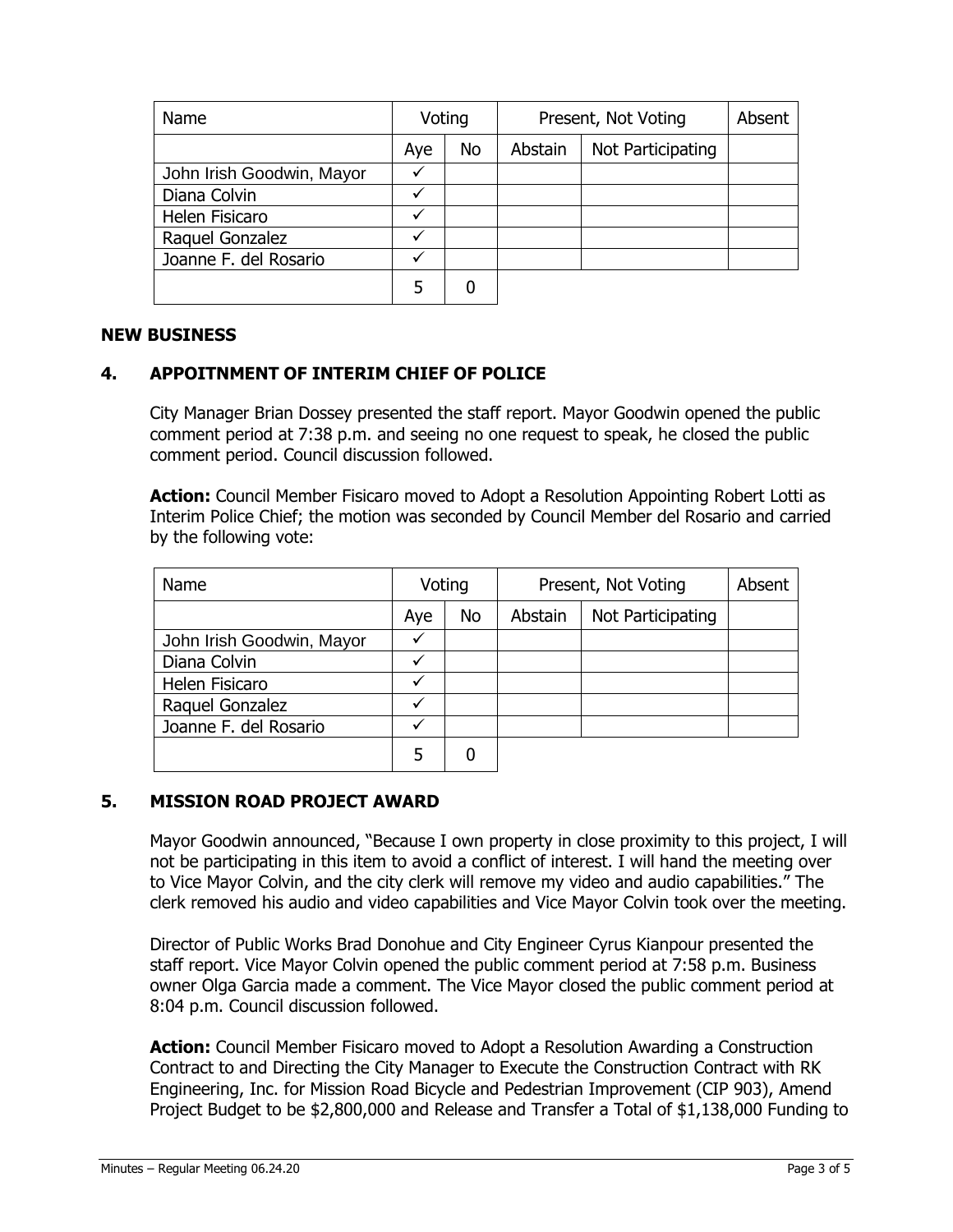Mission Road Project; the motion was seconded by Council Member del Rosario and carried by the following vote:

| <b>Name</b>               | Voting       |           | Present, Not Voting |                   | Absent |
|---------------------------|--------------|-----------|---------------------|-------------------|--------|
|                           | Aye          | <b>No</b> | Abstain             | Not Participating |        |
| John Irish Goodwin, Mayor |              |           |                     |                   |        |
| Diana Colvin              | ✓            |           |                     |                   |        |
| Helen Fisicaro            | $\checkmark$ |           |                     |                   |        |
| Raquel Gonzalez           | $\checkmark$ |           |                     |                   |        |
| Joanne F. del Rosario     |              |           |                     |                   |        |
|                           |              |           |                     |                   |        |

Vice Mayor Colvin asked the Clerk to bring Mayor Goodwin back into the meeting.

## **6. GENERAL PLAN EIR SCOPING**

City Planner Michael Laughlin and CSG Consultant Anna Choudhuri presented the staff report. Mayor Goodwin opened the public comment period at 8:40 p.m. and seeing no one request to speak, he closed the public comment period. Council discussion followed.

**Action:** Council Member Gonzalez moved to Receive a Presentation From Staff Regarding the Scope of the Environmental Impact Report (EIR) for Town of Colma General Plan Update; Take Testimony from Members of the Public; and Direct Staff to Include Environmental Issues to be Potentially Addressed in the EIR; the motion was seconded by Council Member del Rosario and carried by the following vote:

| <b>Name</b>               | Voting |           | Present, Not Voting |                   | Absent |
|---------------------------|--------|-----------|---------------------|-------------------|--------|
|                           | Aye    | <b>No</b> | Abstain             | Not Participating |        |
| John Irish Goodwin, Mayor |        |           |                     |                   |        |
| Diana Colvin              | ✓      |           |                     |                   |        |
| Helen Fisicaro            | ✓      |           |                     |                   |        |
| Raquel Gonzalez           | ✓      |           |                     |                   |        |
| Joanne F. del Rosario     | √      |           |                     |                   |        |
|                           |        |           |                     |                   |        |

# **7. RAISING THE NATIONAL FLAG OF THE PHILIPPINES**

City Clerk Caitlin Corley presented the staff report. Mayor Goodwin opened the public comment period at 8:47 p.m. Resident Maureen O'Connor asked a question, which staff addressed. The Mayor closed the public comment period at 8:51 p.m. Council discussion followed.

**Action:** Council Member del Rosario moved to Adopt a Resolution Directing Town Staff to Fly the National Flag of the Philippines at the Community Center in Lieu of the Town Flag From June 25, 2020 to July 1, 2020, in Honor of Philippine Independence Day; the motion was seconded by Vice Mayor Colvin and carried by the following vote: